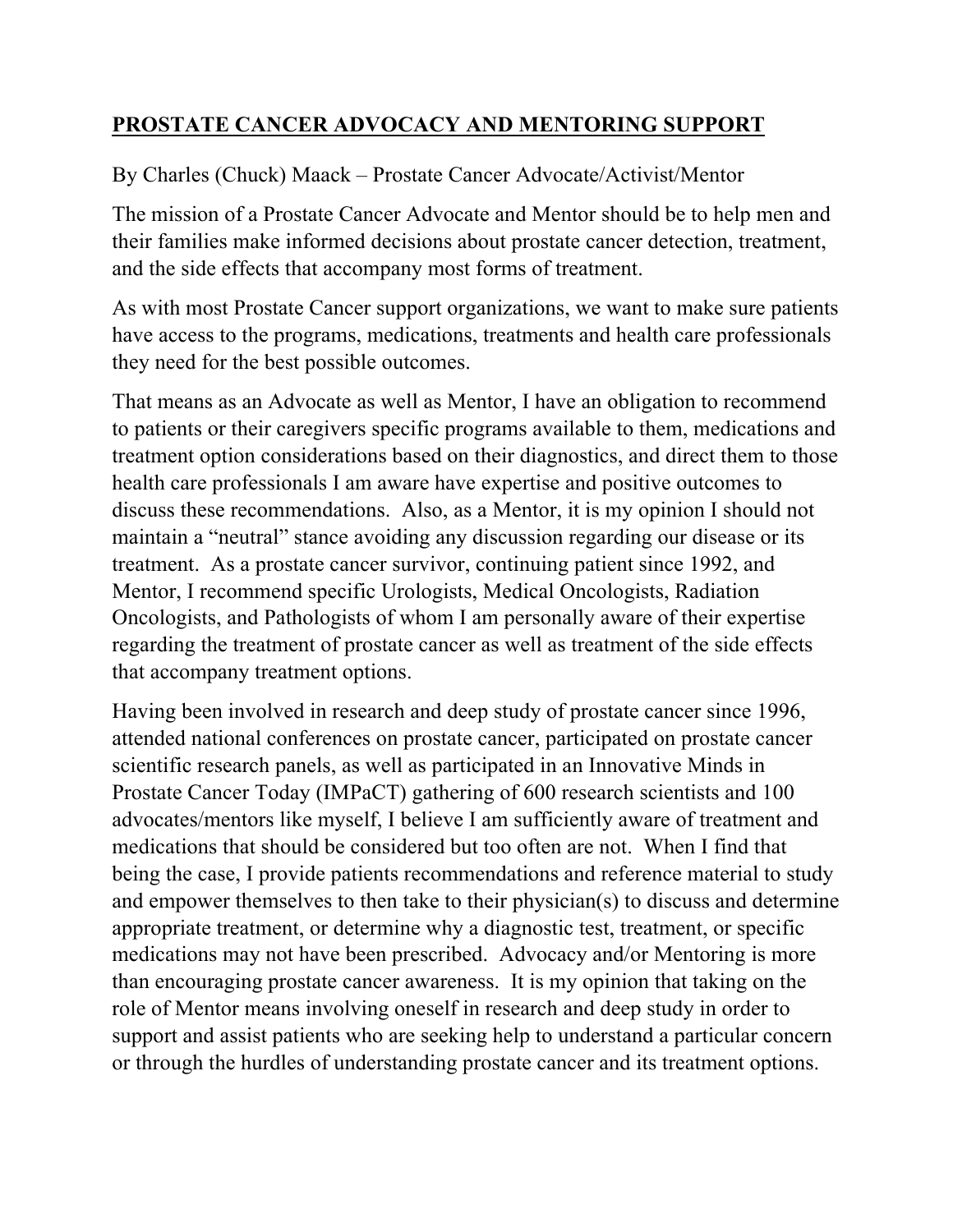When I joined the Wichita, Kansas Chapter of Us TOO Intl., Inc. support group in 1996 I recognized that no member other than support group member Dr. Bob Hustead, a retired anesthesiologist, had any knowledge beyond their own previous or current treatment, so were unable to address any other concerns of patients. When I began my research and study, Dr. Hustead encouraged and pushed me to keep doing so to educate myself and learn as much as possible regarding several facets of treating our insidious disease. He was my mentor until he passed on from other health issues. Since his passing other highly regarded Medical Oncologists, Urologists, Radiation Oncologists, and Pathologists served as my mentors, though they were not even aware, through my study of their research and treatment recommendations. It didn't take me long to realize that every day something in medicine and in science changes, and with that realization I found I could only keep up by continuing my research and study and have done so all these years. I am on my computer at a minimum of six hours every single day, and more often more than that, involved in monitoring several scientific and medical websites, as well as several prostate cancer support lists, and addressing concerns of patients worldwide on those support lists or who have emailed or telephoned me directly seeking assistance. It was in having different patients asking me the same questions that prompted my development of my personal opinion "Observations" webpage on my personal prostate cancer website www.theprostateadvocate.com. There are currently over 200 different papers regarding the wide varieties of experiences that occur with prostate cancer that I refer patients to read and have a better understanding of the concern they are addressing, and that number of subjects will likely increase as new medications and new treatment options become known. Similarly, I have written and had published in Medical and Scientific Journals seventeen (17) papers regarding prostate cancer and its treatment.

I provide this lengthy explanation so readers will understand that as a prostate cancer advocate and mentor, I feel it my obligation to the patient or caregiver to endorse appropriate doctors, medical centers, and procedures. We are to provide patients whatever we have at our disposal to address any concern of a patient, and should we not have the answer at hand, we should help the patient find the answer. That being said, it is important for anyone reading this paper or any of my "Observations" to take note of the following:

**DISCLAIMER:** Please recognize that I am not a Medical Doctor. Rather, as a medical detective, I have been an avid student researching and studying prostate cancer as a survivor and continuing patient since 1992. I have dedicated my